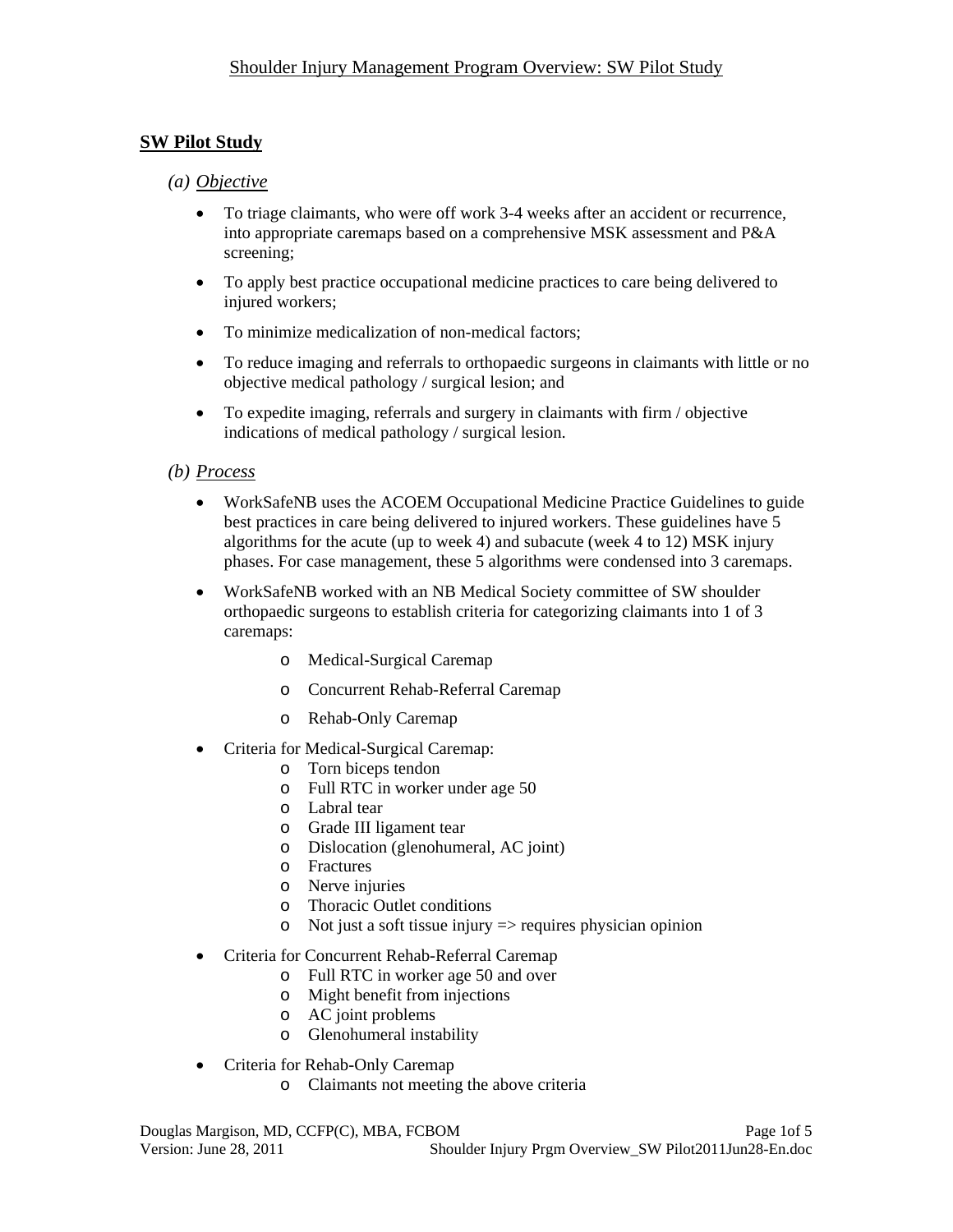## Shoulder Injury Management Program Overview: SW Pilot Study

- The ACOEM guidelines recommend a comprehensive MSK assessment for persons off work at week 4. Most family physicians (FPs) tell WorkSafeNB physicians that they do not have time to do a comprehensive MSK assessment and recommend referral to a physiotherapist for assessment of "muscle imbalance syndrome" (Gozna 2006; Gozna 2009). WorkSafeNB's Program Development and Evaluation Department established an expert shoulder injury network of physiotherapists through an RFP accreditation process.
- Claimants off work at 3-4 weeks post-accident or post-recurrence would be transferred to case management and referred to a physiotherapist in the expert shoulder network.
	- o The FP would be sent a letter informing them of the process.
- The physiotherapist would perform the comprehensive MSK assessment including muscle imbalance, and mini-functional capacity assessement; and P&A screening. The physiotherapist would then triage the claimant into 1 of the 3 caremaps based on the above criteria.
	- o Comprehensive physiotherapist assessment and referral forms were developed.
- Claimants in the Medical-Surgical caremap were to be referred immediately to the orthopaedic surgeon without initiating physiotherapy treatment. The physiotherapist would make the referral directly to the orthopaedic surgeon by phone, followed up by faxing the assessment and referral forms.
- Claimants in the Concurrent Rehab-Referral caremap were to be referred ASAP to the orthopaedic surgeon, while providing appropriate rehab. The physiotherapist would make the referral directly to the orthopaedic surgeon by phone, followed up by faxing the assessment and referral forms.
- Claimants in the Rehab-Only caremap would not be referred to the orthopaedic surgeon unless something changed to put them into one of the other caremaps.
	- o Claimants with a P&A score over 139 would be put through the High Risk case management protocol – face-to-face meeting with the case manager, motivational interview, validate high risk for prolonged disability, risk management intervention(s) as indicated.
	- o Claimants with a P&A score over 147 would be considered by the case management team for referral to multidisplinary active functional rehab with cognitive-behavioural therapy and work simulation.
	- o Claimants with a P&A score under 148 would remain with the physiotherapist for a course of active functional rehab, unless there were other yellow flags that would warrant referral for the multidisciplinary program.
- Referrals to the orthopaedic surgeon: the consultation fee for referrals by the physiotherapist or WorkSafeNB would be paid at the expedited rate. The consultation fee for referrals by the FP would not be paid at the expedited rate. Elective surgery would require prior authorization and decision as to whether it would be paid at the expedited rate.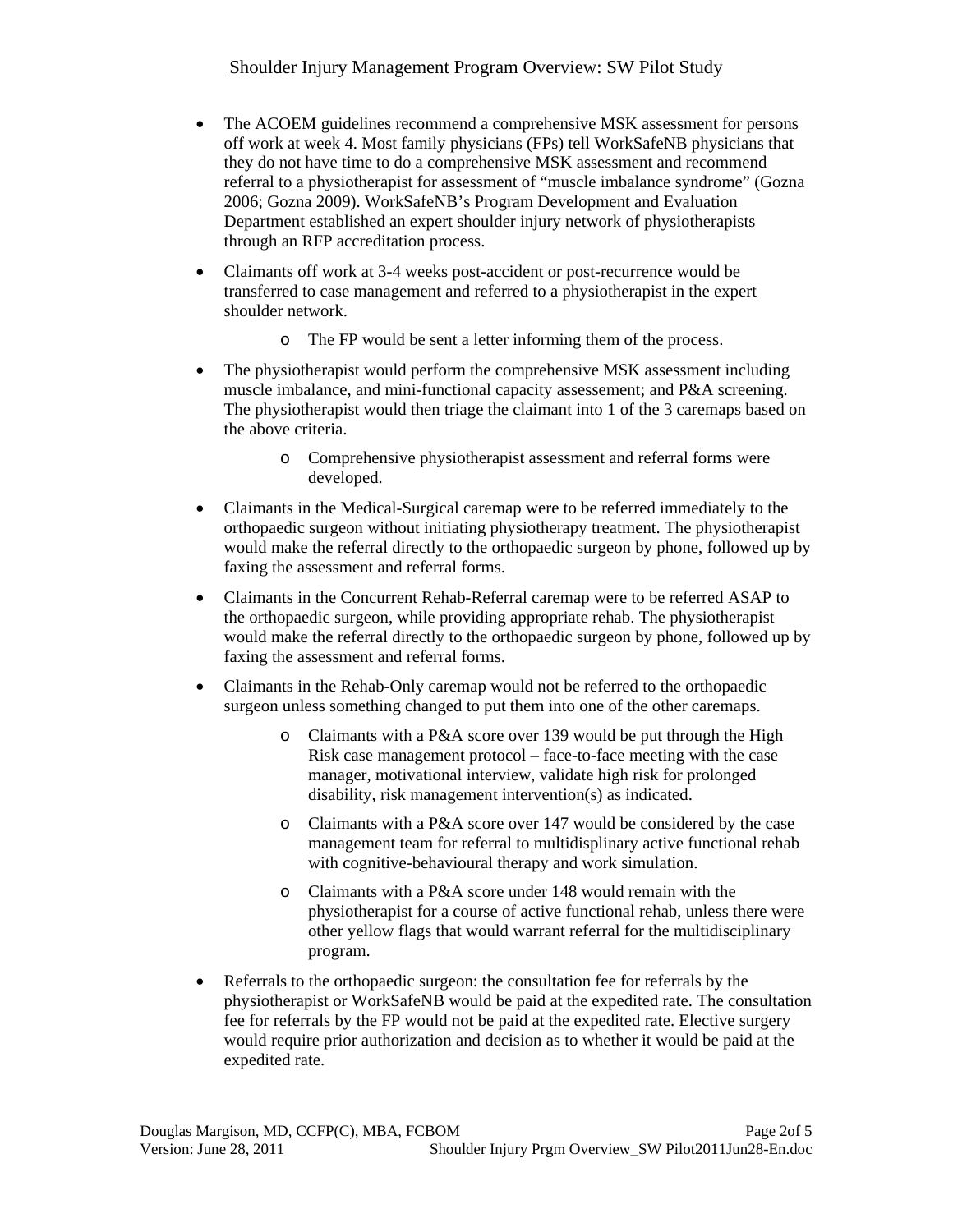## Shoulder Injury Management Program Overview: SW Pilot Study

- Imaging: the orthopaedic surgeons indicated that the gold standard for workers' compensation cases should be an MRI-Arthrogram. Partial RCTs are a common finding on MRIs in the general population over age 45 (Sher, Uribe et al. 1995; Tempelhof, Rupp et al. 1999; Reilly 2006). A positive MRI might be a false positive. Even though physicians might try to reassure the patient, research shows persons given the results have poorer well-being than those who are not told the results (Modic, Obuchowski et al. 2005).
- Evaluation of functional progress: the physiotherapists would use validated functional tools such as DASH to evaluate functional progress. For claimants likely to proceed to surgery, the SF-36 would be done pre-surgery, 3 months post-surgery and 6 months post-surgery.
- Regular meetings were held with the orthopaedic surgeons to review progress and identify issues. The orthopaedic surgeons were asked to contact the medical advisor re: treatment concerns and claimant issues.
	- o Some claimants have definite pathology complicated by pain catastrophizing and fear avoidance. Research shows that they will have poorer poorer functional and RTW outcomes (Trief, Grant et al. 2000; Derby, Lettice et al. 2005; Mannion and Elfering 2006; Rosenberger, Jokl et al. 2006; Mannion, Elfering et al. 2007; Sullivan, Tanzer et al. 2009). These claimants need cognitive-behavioural therapy prior to surgery and would likely be better in a multidisciplinary rehab program post-surgery than a uni-disciplinary physiotherapy active rehab program.
	- o Research shows that patients with higher pain catastrophizing and fear avoidance scores will pressure physicians to writer notes putting them off active rehab and RTW programs (Swinkels-Meewisse, Roelofs et al. 2003; Gheldof, Vinck et al. 2006; Swinkels-Meewisse, Roelofs et al. 2006; Swinkels-Meewisse, Roelofs et al. 2006b). It would be assumed that this is what we were observing if the orthopaedic surgeon recommended treatment by a physiotherapist outside the expert shoulder network, without first contacting the medical advisor to discuss a concern with a specific physiotherapist.
- The pilot would be evaluated quarterly and at the end of one year. Results would be shared with the NBMS committee of shoulder orthopaedic surgeons.

#### *(c) Outcomes*

The pilot was successful in meeting objectives and supporting increased networking between orthopaedic surgeons and WorkSafeNB.

Referrals to orthopaedic surgeons dropped from 64% of shoulder injuries to 46% – 16% around week 5 by physiotherapists in the expert shoulder network and 30% by FPs around week 2. The orthopaedic surgeons have asked WorkSafeNB to establish a process for them to redirect referrals by FPs to the expert shoulder network for triage. The orthopaedic surgeons have not reported any cases in which FPs were referring claimants who had been treated by the expert shoulder network of physiotherapists. They interpreted this to mean that the Rehab-Only stream of claimants was being managed appropriately.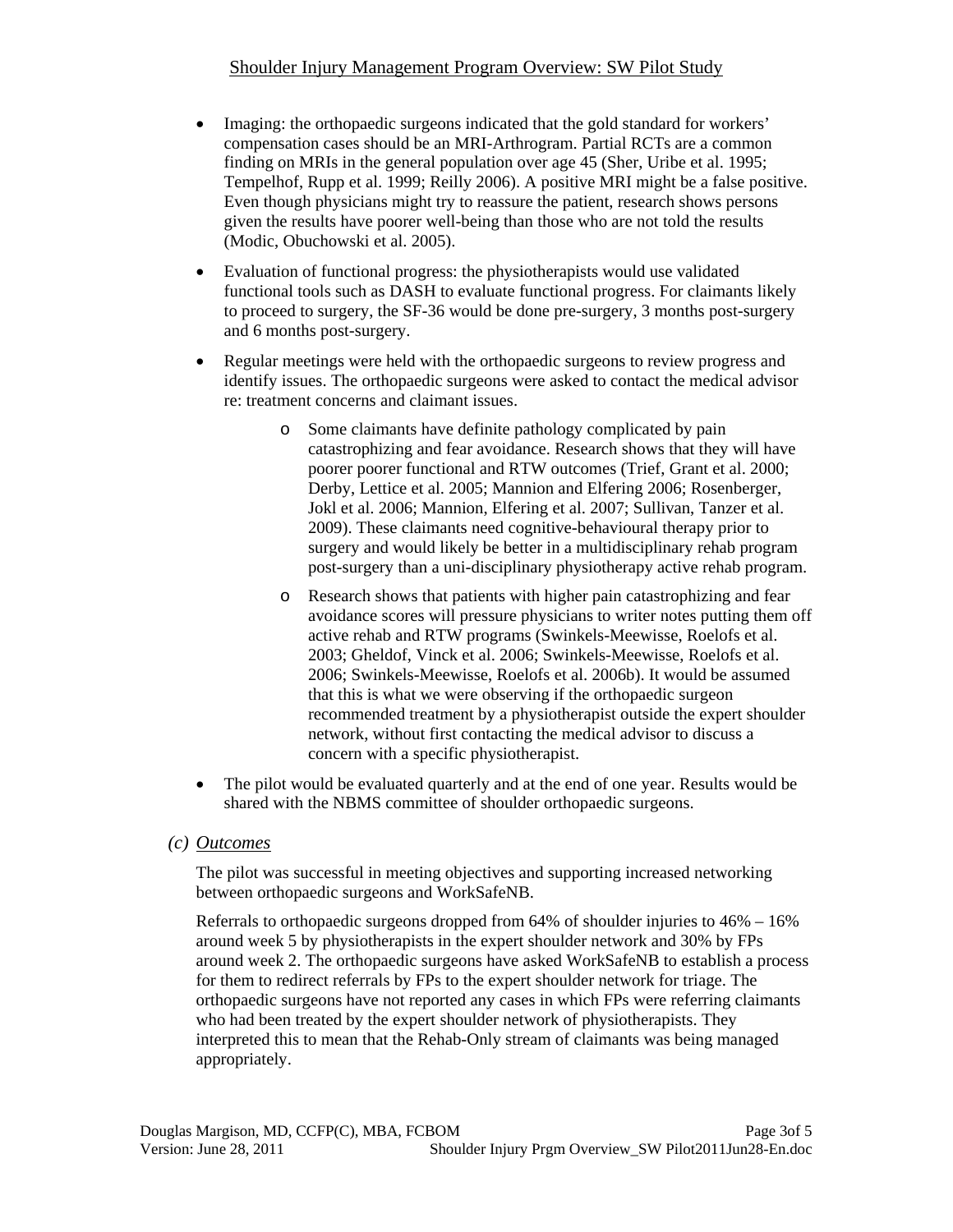#### Shoulder Injury Management Program Overview: SW Pilot Study

Imaging dropped from  $64\%$  to  $27\% - 16\%$  by FPs and specialists outside the shoulder orthopaedic network (50% MRIs, 42% MRI-arthogram, and 8% arthrogram); and 11% by shoulder orthopaedic network (70% MRI-arthrogram, 25% MRI, and 5% arthrogram). Surgery dropped from 20% to 11%, while surgery for firm indications rose from 43% to 71%.

Median claim duration dropped from 32 weeks to 21 weeks for no surgery, 55 weeks to 48 weeks for surgery for firm indications and 79 to 39 weeks for surgery for soft indications. 100% of claimants referred by the physiotherapist had firm indications for surgery, compared with 40% for clamaints referred by the FP. Median P&A score for claimants referred by the physiotherapist was 106 (29% had a lot of amber flags), compared with 122 for claimants referred by FP (32% had a lot of amber flags). This supports the recommendation by the orthopaedic surgeons for a process to redirect referrals by the FPs prior to week 4.

## **References:**

- Derby, R., J. J. Lettice, et al. (2005). "Single-level lumbar fusion in chronic discogenic low-back pain: psychological and emotional status as a predictor of outcome measured using the 36-item Short Form." J Neurosurg Spine **3**(4): 255-261.
- Gheldof, E. L., J. Vinck, et al. (2006). "Pain and pain-related fear are associated with functional and social disability in an occupational setting: evidence of mediation by pain-related fear." Eur J Pain **10**(6): 513-525.
- Gozna, E. (2006). "FACTS2: A Systematic Approach to Shoulder Pain." Web-based training on assessment, treatment, rehabilitation and disability management of occupational injuries and diseases Retrieved January 2, 2008, from http://www.grandroundsnow.com/courses/jpage/1/p/Home/content.do.
- Gozna, E. (2009). "Muscle Imbalance Syndrome." Web-based training on assessment, treatment, rehabilitation and disability management of occupational injuries and diseases Retrieved April 20, 2011, from http://www.grandroundsnow.com/courses/jpage/1/p/Home/content.do.
- Mannion, A. F. and A. Elfering (2006). "Predictors of surgical outcome and their assessment." Eur Spine J **15 Suppl 1**: S93-108.
- Mannion, A. F., A. Elfering, et al. (2007). "Predictors of multidimensional outcome after spinal surgery." Eur Spine J **16**(6): 777-786.
- Modic, M. T., N. A. Obuchowski, et al. (2005). "Acute low back pain and radiculopathy: MR imaging findings and their prognostic role and effect on outcome." Radiology **237**(2): 597-604.
- Reilly, P., Macleod, I., Macfarlane, R., Windley, J., & Emery, R. (2006). "Dead man and radiologists don't lie: a review of cadaveric and radiological studies of rotator cuff prevalence." Annals of the Royal College of Surgeons of England **88**(2): 116-121.
- Rosenberger, P. H., P. Jokl, et al. (2006). "Psychosocial factors and surgical outcomes: an evidence-based literature review." J Am Acad Orthop Surg **14**(7): 397-405.
- Sher, J. S., J. W. Uribe, et al. (1995). "Abnormal findings on magnetic resonance images of asymptomatic shoulders." J Bone Joint Surg Am **77**(1): 10-15.